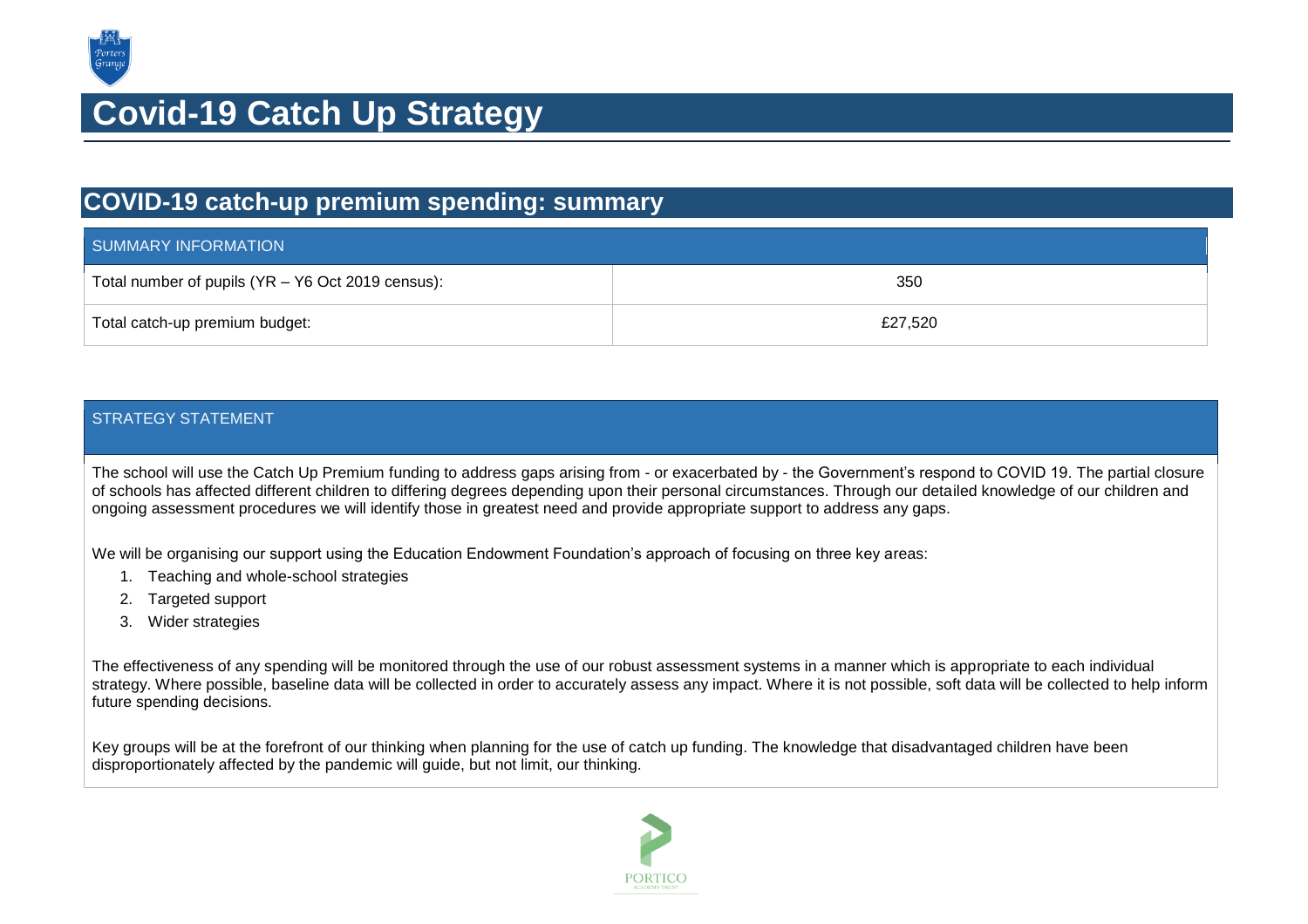| <b>BARRIERS TO FUTURE ATTAINMENT</b> |                                                                                                                                                                                      |  |
|--------------------------------------|--------------------------------------------------------------------------------------------------------------------------------------------------------------------------------------|--|
|                                      |                                                                                                                                                                                      |  |
| $\mathbf{A}$                         | Pupils engaged to different degrees with remote learning during lockdown leading to inconsistent gaps in learning.                                                                   |  |
| $\mathbf B$                          | EAL children missed out on important exposure to English by spending lockdown in non-English speaking homes.                                                                         |  |
| $\mathbf{C}$                         | SEMH needs may increase due to the strains of lockdown and children may take time to reestablish routines and expectations of school.                                                |  |
| D                                    | Learning acquired through remote teaching may not be fully embedded due to the limitations of the medium.                                                                            |  |
| E                                    | Reading may not have advanced at the expected speed during lockdown as parents are not able to support and is the area which was hardest for<br>teachers to support during lockdown. |  |

## **Planned expenditure for current academic year**

| <b>Teaching</b>                  | Assessment – nfer and past SATs papers will be conducted as soon as is reasonable following the children's<br>return. This will allow for a thorough review of the impact of lockdown and the identification of those with the<br>greatest need. This data will be used to inform the delivery of specific recovery programmes in addition to<br>allowing class teachers to target their delivery where it is needed and in a way which will be most effective. |
|----------------------------------|-----------------------------------------------------------------------------------------------------------------------------------------------------------------------------------------------------------------------------------------------------------------------------------------------------------------------------------------------------------------------------------------------------------------------------------------------------------------|
|                                  | Pupil Progress – meetings will be conducted after Easter to discuss individual children and key groups<br>following their assessments.                                                                                                                                                                                                                                                                                                                          |
|                                  | Cpd – staff will be supported by SLT and via our CPD provider, National College, to identify the different gaps<br>in the children's learning and to address these gaps in an efficient and effective manner. National College offer<br>CPD based on educational research containing tested methods of how to address such gaps.                                                                                                                                |
| <b>Targeted Academic Support</b> | Reading - FFT Lightning Squad Programme - Year 3 has been identified as needing a boost with their<br>reading. FFT provide a 6 week programme through the National Tutoring Programme through which 40                                                                                                                                                                                                                                                          |
|                                  |                                                                                                                                                                                                                                                                                                                                                                                                                                                                 |